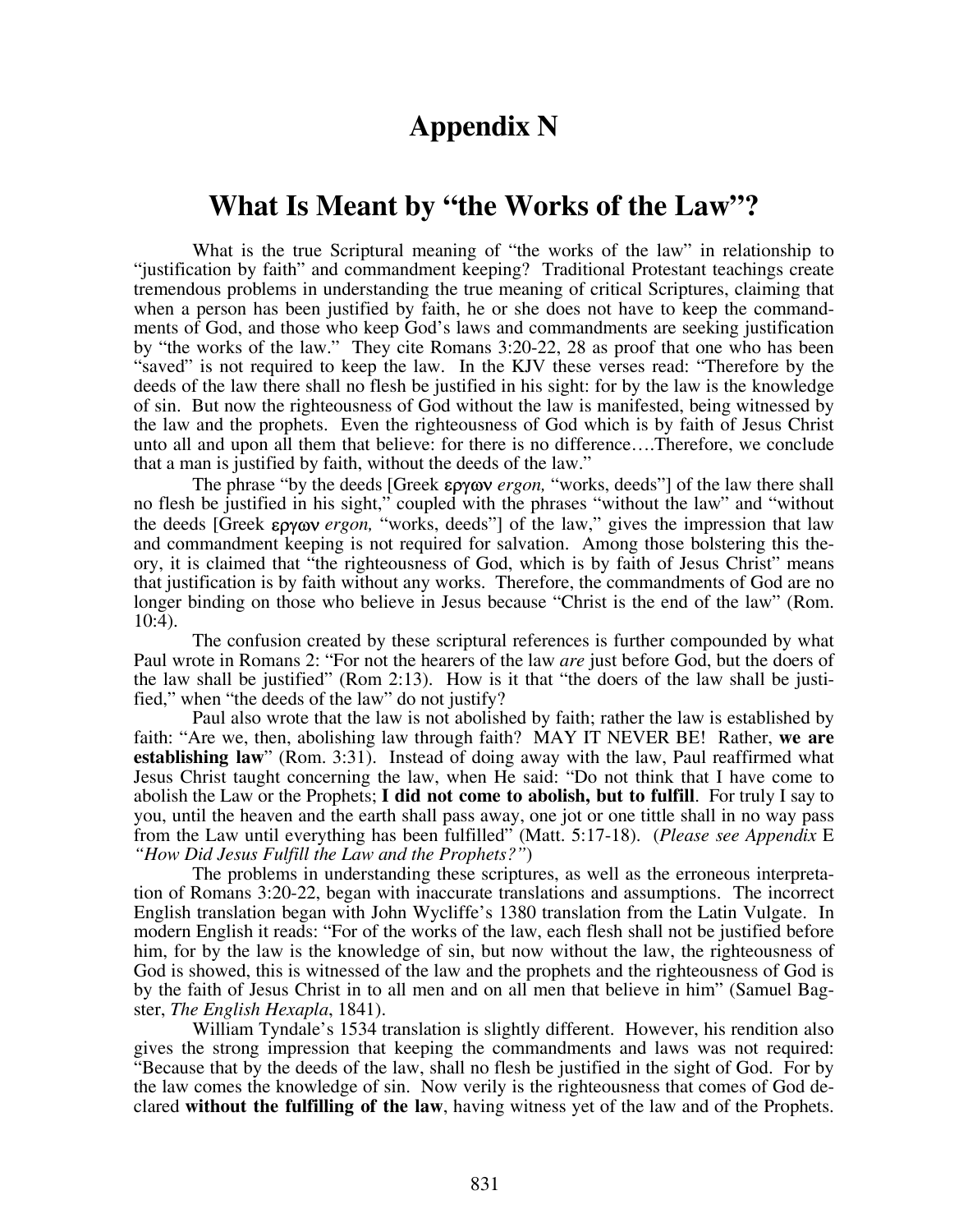The righteousness no doubt which is good before God, comes by the faith of Jesus Christ unto all and upon all that believe" (William Tyndale's Translation, Samuel Bagster, *The English Hexapla*, 1841; also see Tyndale's New Testament, 1536).

 Upon examination of these verses, it can be noted that Tyndale added three words, "the fulfilling of," to the phrase "without the law," making it read "without the fulfilling of the law." Tyndale deviated too far from the Greek text by adding these extra words, and the resulting translation gives the impression that no one has to keep the law. However, while his translation seems to support the teaching that obedience to the laws and commandments of God is not necessary, Tyndale's other writings show that he believed the exact opposite. Nevertheless, his translation further bolstered the Protestant belief that Christians were not required to keep the law. In fact, this misinterpretation has given rise to a "lawless grace" that is rampant in the church today and is absolutely contrary to the Word of God.

 The correct translation from the Greek and the proper interpretation of these verses will reveal what Paul actually meant. But first, the following words and phrases must be defined: sin, law, the letter of the law, the works of the law, the spirit of the law, justification by faith and the righteousness of God.

#### *Definition of Key Words and Phrases*

*Sin***:** What is sin? John wrote, "Whoever committeth sin transgresseth the law; for sin is the transgression of the law" (I John 3:4, *KJV*). A literal translation of this verse reads, "Everyone who practices sin is also practicing lawlessness, for sin is lawlessness." Sin cuts a person off from God, and the wages of sin is death (Rom. 3:23). There are outward sins, which are observable and known by others, and there are inward sins, which are the hidden sins of the heart and mind. Many times a person committing an inward sin is not even aware of it. Moreover, no one knows the inner sins of another because no one can read the mind of another. However, since God is a heart-knowing God, He knows the hidden sins of the heart.

 The apostle Paul wrote about the evils of human nature, that there is no one who is righteous—all are sinners: "For we have already charged both Jews and Gentiles—ALL *with* being under sin, exactly as it is written: '**For there is not a righteous one**—**not even one**! There is not one who understands; there is not one who seeks after God. They have all gone out of the way; together they have *all* become depraved. There is not *even* one who is practicing kindness. No, there is not so much as one! Their throats *are* like an open grave; with their tongues they have used deceit; *the* venom of asps *is* under their lips; whose mouths are full of cursing and bitterness; their feet *are* swift to shed blood; destruction and misery *are* in their ways; and *the* way of peace they have not known. There is no fear of God before their eyes.' Now then, we know that whatever the law says, it speaks to those who are under the law, so that every mouth may be stopped, and all the world may become guilty before God" (Rom. 3:9-19).

 Jesus revealed that sin originates within the heart and mind of man: "And He said, 'That which springs forth from *within* a man, that defiles the man. For from within, out of the hearts of men, go forth evil thoughts, adulteries, fornications, murders, thefts, covetousness, wickednesses, guile, licentiousness, an evil eye, blasphemy, pride, foolishness; **all these evils go forth from within, and** *these* **defile a man**" (Mark 7:20-23).

The prophet Jeremiah said, "The heart *is* deceitful above all *things*, and is desperately wicked: who can know it?" (Jer. 17:9). And again Paul stated, "The carnal mind *is* enmity against God; for it is not subject to the law of God, neither indeed can it *be*" (Rom. 8:7).

*The Law*: The term "the law" in the New Testament, in most cases, refers to the laws and commandments of God as found in the five books of Moses. But in some contexts "the law" refers to the covenant that God made with Israel. In the book of Hebrews, "the law" can also refer to the ritual laws of sacrifices that were offered at the temple in Jerusalem. In other cases, "law" refers to a specific law.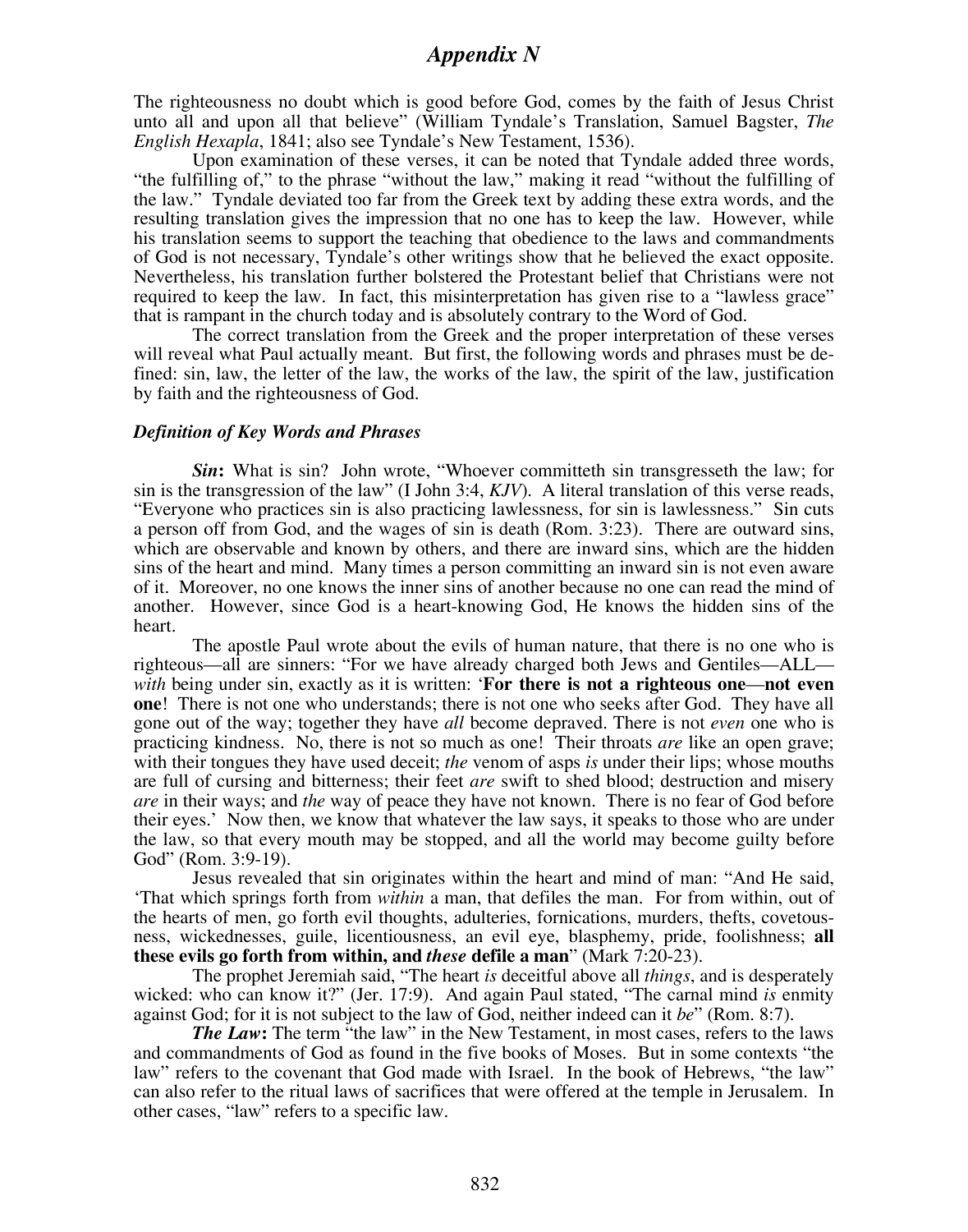### *What Is Meant by "the Works of the Law"?*

The purpose of God's law is to define sin. It gives the knowledge of what sin is, "for through *the* law *is the* knowledge of sin" (Rom. 3:20). If there were no law, there would be no sin. Furthermore, if there were no sin, there would be no need for forgiveness, no need for a Savior. This is what Paul meant when he wrote, "For the law works out wrath; because where no law is, *there is* no transgression" (Rom. 4:15). Those who transgress the law, or sin, are under the penalty of sin. The ultimate end of sin is death, for "the wages of sin is death" (Rom 6:23).

The law defines sin. The law has no power to enforce or compel anyone to obey (Gal. 3:21). Even with the knowledge of the law, people sin (Rom. 7:7-25); consequently, all the world is under the law and guilty before God, whether acknowledged or not (Rom. 2:11-13; 3:19).

*The Letter of the Law*: From the beginning of the world, God has required all people to obey His laws and commandments in the letter of the law (Gen. 4:6-8). Later, in the days of Noah, because of sin and violence, God destroyed all life with the flood (Gen. 6:5-13). After the flood, God incorporated His laws and commandments into the covenant He made with Noah and His family (Gen. 8:20-22; 9:1-17). Later, He established His covenant with Abraham and his seed. Abraham believed God, and his faith was imputed to him as righteousness (Gen 15:4-6). When God transmitted the promises of the covenant He had established with Abraham to Isaac, God declared it was because of Abraham's obedience: "And the LORD appeared unto him [Isaac], and said, Go not down into Egypt; dwell in the land which I shall tell thee of: sojourn in this land, and I will be with thee, and will bless thee; for unto thee, and unto thy seed, I will give all these countries, and I will perform the oath which I sware unto Abraham thy father; and I will make thy seed to multiply as the stars of heaven, and will give unto thy seed all these countries; and in thy seed shall all the nations of the earth be blessed; **because that Abraham obeyed my voice, and kept my charge, my commandments, my statutes, and my laws**" (Gen. 26:2-5, *KJV*). God's commandments, statutes and laws that Abraham was commended for keeping were the same ones that He later gave to the children of Israel at Mount Siani.

In God's covenant with Israel, also known as the Old Covenant, the children of Israel were given a choice between life and death, blessing and cursing, dependent upon their adherence to His commandments and laws: "See, I have set before thee this day **life and good, and death and evil**; in that I command thee this day to love the LORD thy God, to walk in his ways, and to keep his commandments and his statutes and his judgments, that thou mayest live and multiply: and the LORD thy God shall bless thee in the land whither thou goest to possess it.

"But if thine heart turn away, so that thou wilt not hear, but shalt be drawn away, and worship other gods, and serve them; I denounce unto you this day, that ye shall surely perish, *and that* ye shall not prolong *your* days upon the land, whither thou passest over Jordan to go to possess it. I call heaven and earth to record this day against you, *that* I have set before you life and death, blessing and cursing: therefore choose life, that both thou and thy seed may live; that thou mayest love the LORD thy God, *and* that thou mayest obey his voice, and that thou mayest cleave unto him: for he *is* thy life, and the length of thy days: that thou mayest dwell in the land which the LORD sware unto thy fathers, to Abraham, to Isaac, and to Jacob, to give them" (Deut. 30:15-20, *KJV*).

In Deuteronomy 28, God listed the blessings for obedience and the curses for disobedience. He expected Israel to obey all His laws and commandments in the letter of the law. In return, they would receive the physical blessings of God. The covenant with Israel offered no promise of eternal life; that would not come until Jesus Christ. (In the Old Testament, God reveals that certain chosen ones, such as the patriarchs, prophets, and certain of the righteous kings of Israel and Judah, did receive the gift and promise of eternal life. They will be in the first resurrection when Jesus Christ returns.)

*The Works of the Law***:** This phrase, "the works of the law," is perhaps one of the most misunderstood phrases in the epistles of Paul. The confusion over the meaning of this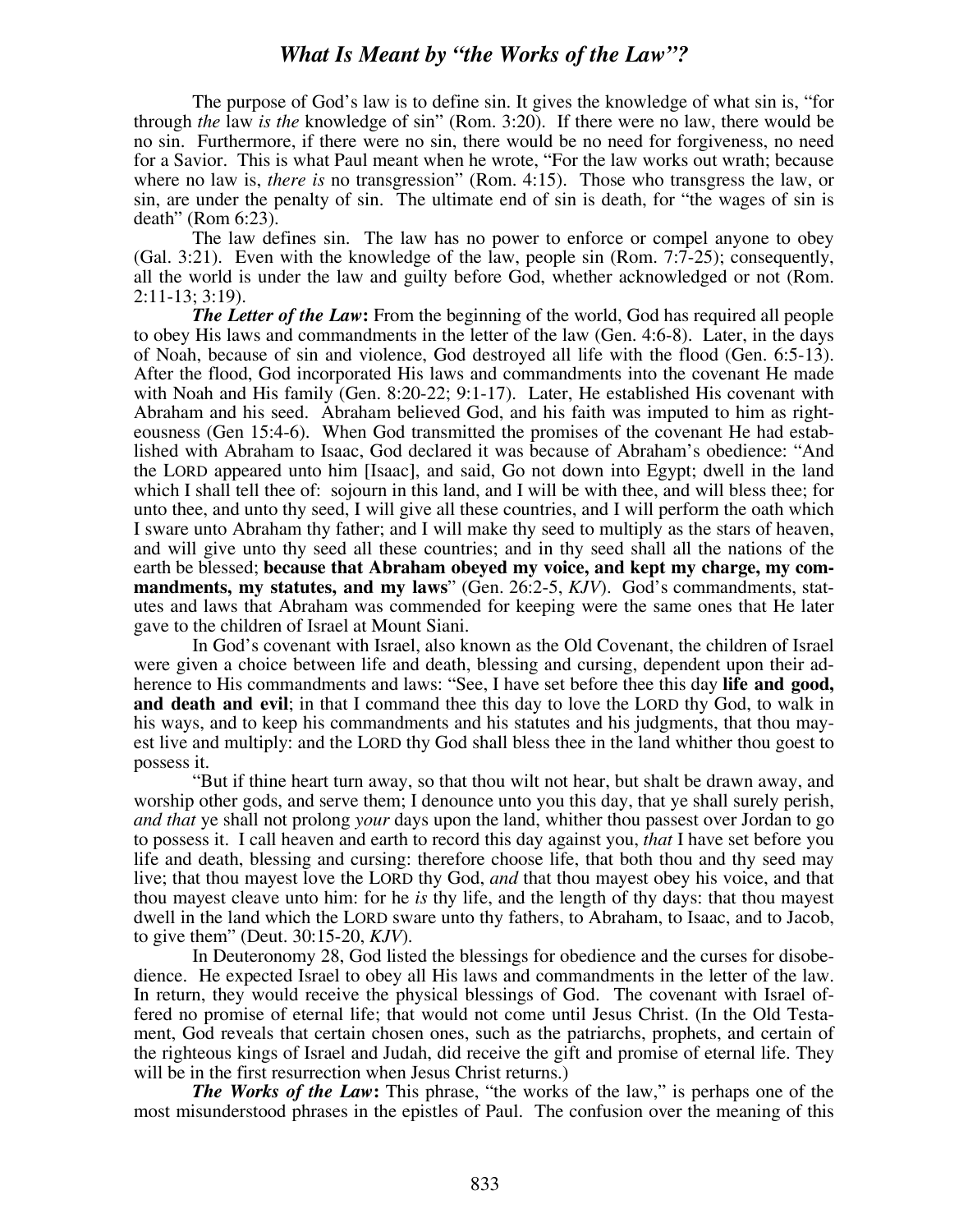# *Appendix N*

phrase originates from an inaccurate translation of the Greek term, εργων νοµου *ergon nomou* which literally means "works of law." It does not mean "**the** works of **the** law." In the KJV, as well as in other versions, translators have inserted two definite articles into this phrase that are not found in the Greek text. One definite article, "the," has been inserted before the word "works" and the other before the word "law," making it incorrectly read "**the** works of **the** law." Translators felt that it was necessary to add the two definite articles to help clarify the meaning, because they thought that the phrase *ergon nomou* referred exclusively to the laws and commandments of God. Thereby, it has been assumed that keeping the commandments of God is not required because "**the** works of **the** law" do not justify anyone with God. While it is true that "works of law" can refer to the laws of God, Paul undoubtedly intended a far broader application of the phrase.

If the apostle Paul had intended the phrase to read "the works of the law," he most certainly would have written it that way in Greek. In fact, there is one verse, and one verse only, where Paul actually did write the entire phrase "the work of the law," when he wrote: "For when *the* Gentiles, which do not have *the* law, **practice by nature the things contained in the law**, these who do not have *the* law are a law unto themselves, who show **the work of the law** written in their own hearts, their consciences bearing witness, and their reasonings also, as they accuse or defend one another" (Rom 2:14-15).

The Greek phrase in verse 15 is το εργον του νοµου *to ergon tou nomou* which, when translated into English reads, "the work of the law." Here it is quite evident that Paul was indeed talking about the laws of God.

In seven other places where Paul used this term, he did not use the definite article. Rather, he wrote only the phrase εργων νοµου *ergon nomou*, "works of law." In all places where *ergon nomou* appears, it should be translated as "works of law" rather than "**the** works of **the** law." Listed below are the seven additional places where Paul used the phrase εργων νοµου *ergon nomou*, "works of law":

1) Rom. 9: 31-32: "But Israel, although they followed after a law of righteousness, did not attain to a law of righteousness. Why? Because *they did* not *seek it* by faith, but by **works of law**; for they stumbled at the Stone of stumbling."

2-4) Gal. 2:14-16: "But when I saw that they did not walk uprightly according to the truth of the gospel, I said to Peter in the presence of them all, 'If you, being a Jew, are living like the Gentiles, and not according to Judaism, why do you compel the Gentiles to judaize? We who are Jews by nature—and not sinners of *the* Gentiles knowing that a man is not justified by **works of law**, but through *the* faith of Jesus Christ, we also have believed in Christ Jesus in order that we might be justified by *the* faith of Christ, and not by **works of law**; because by **works of law** shall no flesh be justified."

5) Gal. 3:2: "This only I desire to learn from you: did you receive the Spirit of God by **works of law**, or by *the* hearing of faith?"

6) Gal. 3:5: "Therefore *consider this*: He Who is supplying the Spirit to you, and Who is working deeds of power among you, *is He doing it* by **works of law** or by *the* hearing of faith?"

7) Gal. 3:10: "For as many as are *relying* on **works of law** are under a curse, because it is written, 'Cursed *is* everyone who does not continue in all things that have been written in the book of the law to do them.' "

*The True Meaning of "Works of Law"***:** It is evident in these verses that Paul is including the traditional laws of Judaism in the phrase "works of law." In Galatians 2, Peter and the others were not following a law of God but were observing a traditional law of Judaism to eat separately from Gentiles. Peter knew better because fifteen years earlier, when God sent Peter to Cornelius' house, Peter said to Cornelius, "You know that **it is unlawful for a man who is a Jew** to associate with or come near to anyone of another race. But God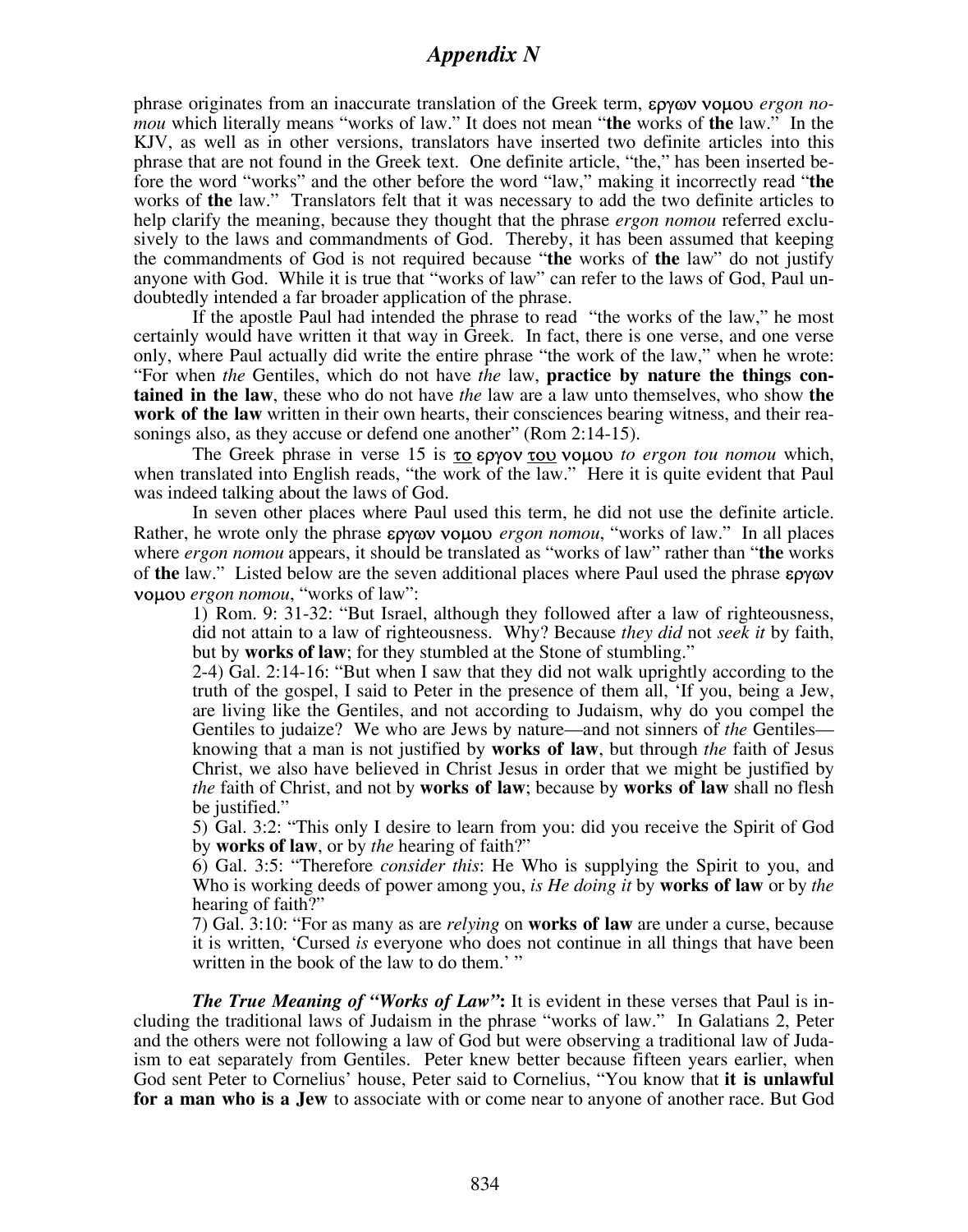# *What Is Meant by "the Works of the Law"?*

has shown me *that* no man should be called common or unclean" (Acts 10:28). Peter was talking about a law of Judaism—a man-made tradition. Therefore, Paul's use of the phrase "works of law" includes all humanly devised religious, traditional laws of Judaism (Mark 7:1-13). It can also refer to Gentile religious rituals and the sacrifices that they offered to their gods (Acts 14:8-18).

In addition, the phrase "works of law" can include all the rituals and sacrifices under the Old Covenant. Paul wrote that it was impossible for those rituals and sacrifices to atone for sin before God the Father in heaven: "For the law, having *only* a shadow of the good things that are coming, *and* not the image of those things, with the same sacrifices which they offer continually year by year, is never able to make perfect those who come *to worship*. Otherwise, would they not have ceased to be offered? For once those who worship had been purified, *they would* no longer be conscious of sin. On the contrary, in *offering* these *sacrifices* year by year, *there is* a remembrance of sins; because *it is* impossible *for the* blood of bulls and goats to take away sins" (Heb. 10:1-4).

In summary, "works of law" refers to the works of any law—the laws of God, the laws of Judaism, and the laws of pagan religions. Paul undoubtedly meant the broadest use of "works of law," which includes all works of all religions.

*The Spirit of the Law***:** Isaiah prophesied that Jesus Christ would magnify the law: "The LORD is well pleased for his righteousness' sake; he will magnify the law, and make *it* honourable" (Isa. 42:21). The Hebrew word translated "magnify" is *gahdal* and means: "to advance, boast, exceed, to become, do, give, make, wax greater, increase, magnify" (Wigram, *Englishman's Hebrew-Chaldee Concordance of the Old Testament*, 1980).

In all His teachings, Jesus Christ magnified the law and made it honorable, or spiritual. In His "Sermon on the Mount" Jesus repeatedly said, "You have heard that it was said to those *in* ancient *times* … But I say to you ..." (Matt. 5-7). He declared and taught that the laws and commandments of God must be kept in "the spirit of the law." In order to obey the spirit of the law, people need the Holy Spirit of God, and the laws and commandments of God need to be written in their hearts and minds (Heb. 10:16-17).

Concerning keeping the law in the spirit, Paul wrote, "… that we might serve in newness of *the* spirit, and not in *the* oldness of *the* letter … the law *is* indeed holy, and the commandment holy and righteous and good ... For we know that the law is spiritual" (Rom. 7:6, 12, 14). In these verses, Paul is referring to the spiritual intent for keeping the commandments of God, known as "the spirit of the law." True Christians will obey the laws and commandments of God in newness of the spirit. Not only will their obedience come from their hearts, but it will be manifest outwardly in their actions.

All of the Law and Prophets is based on love and is to be kept in the spirit of the law. This is what Jesus Christ meant when He answered the scribe's question: "And one of the scribes who had come up *to Him*, after hearing them reasoning together *and* perceiving that He answered them well, asked Him, 'Which is *the* first commandment of all?' Then Jesus answered him, '*The* first of all the commandments *is*, "Hear, O Israel: *the* Lord our God is one Lord. And you shall love *the* Lord your God with all your heart, and with all your soul, and with all your mind, and with all your strength." This *is the* first commandment. And *the* second *is* like this: "You shall love your neighbor as yourself." There is no other commandment greater than these.' Then the scribe said to Him, 'Right, Master. You have spoken according to truth that God is one, and there is not another besides Him; and to love Him with all the heart, and with all the understanding, and with all the soul, and with all the strength, and to love *one*'*s* neighbor as oneself, is more than all burnt offerings and sacrifices.' And Jesus, seeing that he answered with understanding, said to him, 'You are not far from the kingdom of God.' And no one dared to question Him any more" (Mark 12:28-34). Matthew also recorded Jesus' declaration regarding the commandments to love God and your neighbor as yourself, "On these two commandments hang all the Law and the Prophets" (Matt. 22:40).

Jesus most emphatically taught commandment keeping based on loving God: "If you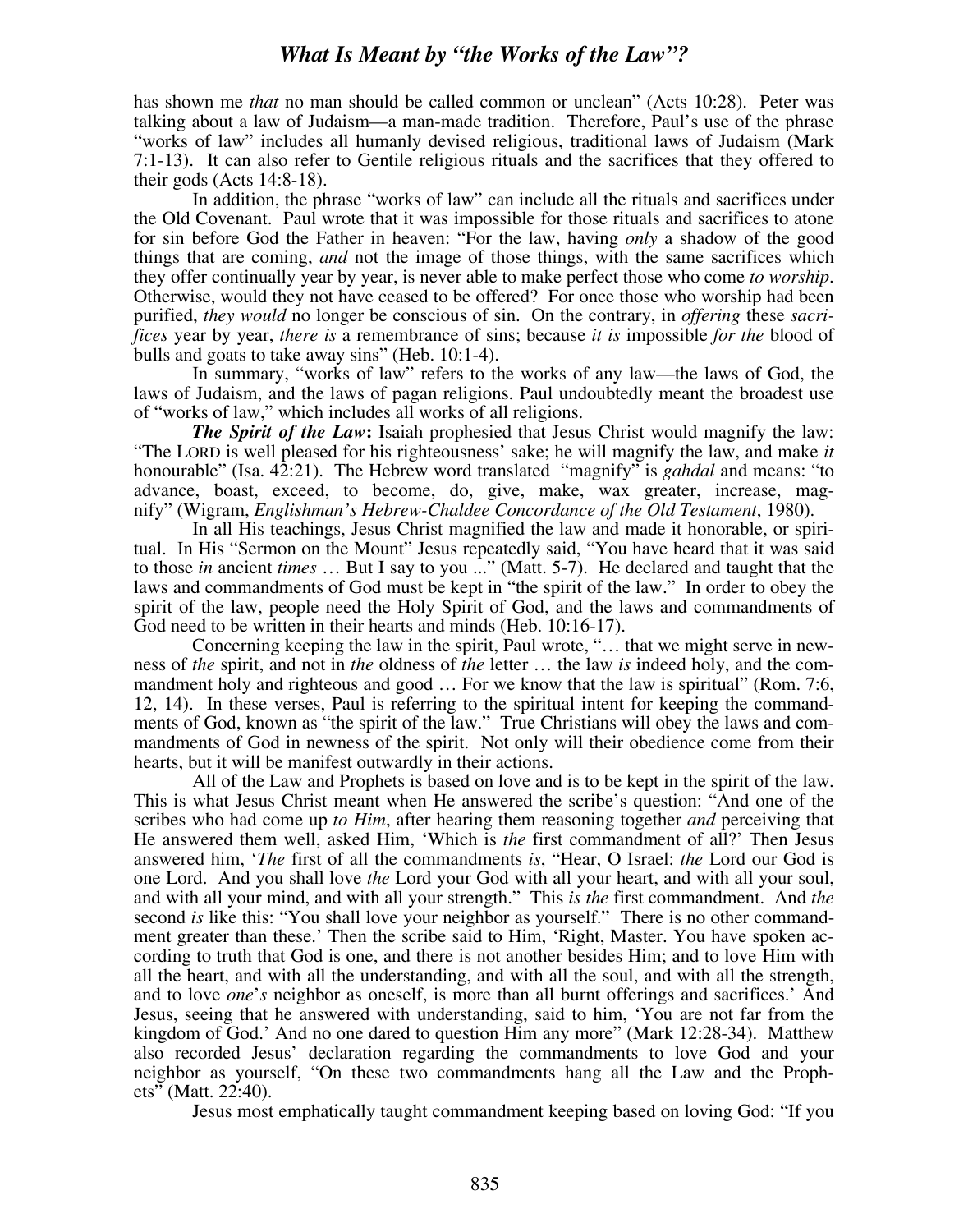# *Appendix N*

love Me, keep the commandments—namely, My commandments … The one who has My commandments and is keeping them, that is the one who loves Me; and the one who loves Me shall be loved by My Father, and I will love him and will manifest Myself to him … If anyone loves Me, he will keep My word; and My Father will love him, and We will come to him and make Our abode with him. The one who does not love Me does not keep My words; and the word that you hear is not Mine, but the Father's, Who sent Me….As the Father has loved Me, I also have loved you; live in My love. If you keep My commandments, you shall live in My love; just as I have kept My Father's commandments and live in His love" (John 14:15, 21, 23-24; 15:9-10).

The apostle John wrote that the commandments of God are not burdensome: "And by this *standard* we know that we know Him: if we keep His commandments. The one who says, 'I know Him,' and does not keep His commandments, is a liar, and the truth is not in him. On the other hand, *if* anyone is keeping His Word, truly in this one the love of God is being perfected. By this *means* we know that we are in Him….By this *standard* we know that we love the children of God: when we love God and keep His commandments. For this is the love of God: that we keep His commandments; and His commandments are not burdensome" (I John 2:3-5; 5:2-3).

After a person has been converted, he or she is to walk in newness of life and do the "good works" of loving God and keeping His commandments. Commandment keeping in the spirit of the law keeps a person from sinning, because "by the law is the knowledge of sin."

*Justification by Faith***:** When one is living in a state of sin, he or she is cut off from God. In order to be made right with God, the sinner must repent to God the Father and accept the sacrifice of the blood of Jesus Christ as full payment for his or her sins. God justifies the repentant sinner apart from commandment keeping. No one can be justified in the sight of God by any work of any law. Rather, justification is given to a believer based on faith. This state of justification is called the "gift of righteousness" which God the Father freely imputes to the believer (Rom. 5:17).

The function of the laws and commandments of God is to show men how to live, as well as to show them what sin is. No law can forgive sin. No law can give eternal life. That is not the function of law. Only God the Father can justify a person from sin through Jesus Christ's sacrifice and blood, which is separate from law and commandment keeping. However, justification of past sins does not do away with the law or the good works that God requires of true believers. This is what Paul meant when he wrote: "The hearers of the law *are* not just before God, but the doers of the law shall be justified" (Rom. 2:13).

*The Righteousness of God***:** The righteousness of God is shown by His grace in forgiving sin through the blood and sacrifice of Jesus. This righteousness places the forgiven sinner in right standing with God. Paul wrote: "For all have sinned, and come short of the glory of God; *but* are **being justified freely by His grace** through the redemption that *is* in Christ Jesus; Whom God has openly manifested *to be* a propitiation through **faith in His blood**, in order to demonstrate **His righteousness**, in respect to the remission of the sins that are past, through the forbearance of God; *yes*, to publicly declare **His righteousness** in the present time, that He might be just, and the one Who justifies the one who *is* of *the* faith of Jesus" (Rom. 3:23-26). The righteousness of God that Paul wrote of is the expression of God's love, mercy, forgiveness and justification through Jesus Christ. In a sense, in this context, the word "justification" could be freely substituted for the word "righteousness," because the righteousness of God means the justification that He freely gives to the repentant sinner.

"*Without the Law*"**:** The phrase "without the law" in the King James Version (Rom. 3:21) is another misunderstood phrase because "without" gives the impression that there is no law at all. In English, the word "without" conveys the meaning "the absence of." Therefore, some believe that those who become Christians no longer need to have any regard for the laws and commandments of God. However, in Romans 3:21, the English word